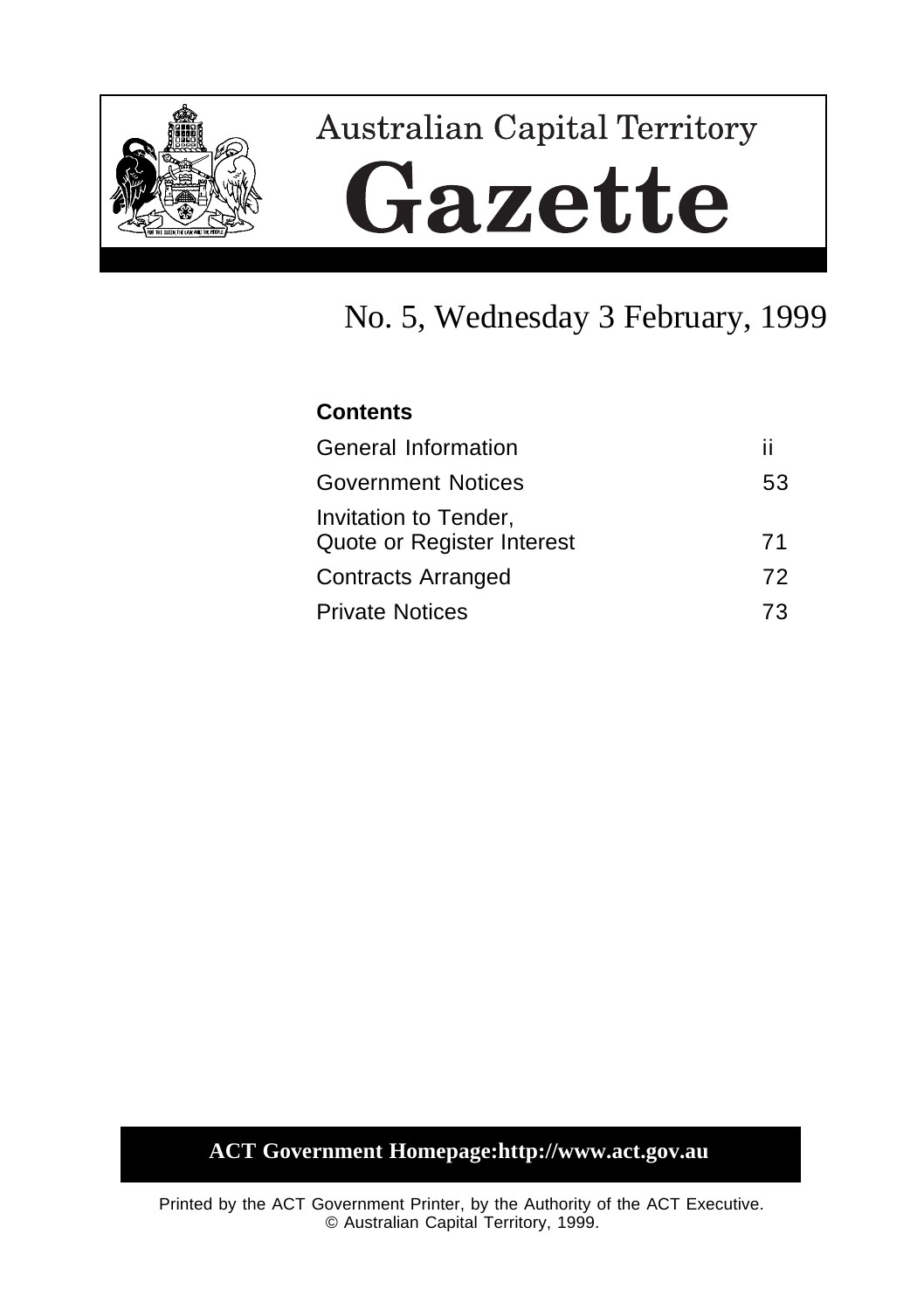# **GENERAL INFORMATION**

#### **ACT GOVERNMENT GAZETTE**

The ACT Government Gazette is published each Wednesday. The sections included in the publication are:

- General Information;
- Government Notices;
- Purchasing and Disposals;
- Invitations to Tender, Quote or Register Interest;
- Contracts arranged, and
- Private Notices

(Australian Public Service notices will continue to appear in the Commonwealth of Australia Gazette).

#### **CONTACT DETAILS**

ACT Gazette Officer Publishing Services GPO Box 158 Canberra Act 2601

Phone: (02) 6205 0484 Fax: (02) 6205 0266 **e-mail: gazette\_office@dpa.act.gov.au** ACT Gazette Office Level 7, Macarthur House Wattle Street Lyneham 2602

#### **Notices for Publications**

Notices for the Gazette are to be lodged by 12 noon on the Wednesday prior to publication. Notices can be lodged in advance in hard copy or facsimile, by electronic mail or diskette, with a brief message of instruction and a WORD compatible document attachment.

A Gazette Request Form must also be delivered to the Gazette Office, by hand, mail or fax. For copies of this form please telephone the Gazette Office or go to www.act.gov.au/government/reports/pub/gazreq.doc.

Signed notices must be sighted by the Gazette Office before gazettal can proceed.

**Purchasing and Disposal Codes** may be accessed on the ACT Government Website:

www.act.gov.au/government/report/pub/gazette/p&d.pdf. Alternatively, you may obtain a hard copy listing by contacting the gazette office.

#### **Private Notices**

The fee for a private notice is as follows:

• minimum charge \$1.00 per word or \$100.00 whichever is the greater.

Cheques are to be made payable to 'Publishing Services' and are to be forwarded to the Gazette office with a copy of the notice (Either on a PC formatted disk in WORD, or if the notice has already been emailed, a hard copy of the notice) and Gazette Request Form. Payment can be made by EFTPOS (Bankcard, Visa or Mastercard) by telephoning the Gazette Office. Payment must be received before gazettal can proceed.

#### **Purchasing and Subscriptions**

Copies of the ACT Government Gazette may be purchased at a cost of \$5.00 (or \$2.00 for a Special Gazette) from the ACT Government shopfront, Legislation/Gazette sales counter, East Row, Canberra City. Subscriptions to the Gazette maybe arranged through the Gazette Office at a price of \$180.00 (1 Jan 99 - 30 Jun 99) or part thereof, including postage. Refunds will not be given for cancellations. Claims for missing items will be recognised as valid if lodged within 28 days of publication.

#### **Copyright Notice - Australian Capital Territory**

This work is copyright. Apart from any use as permitted under the Copyright Act 1968, no part may be reproduced by any process without written permission from Library and Information Management, Department of Urban Services, ACT Government, GPO Box 249, Civic Square ACT 2608.

#### **Products and Services advertised in this publication are not necessarily endorsed by the ACT Government**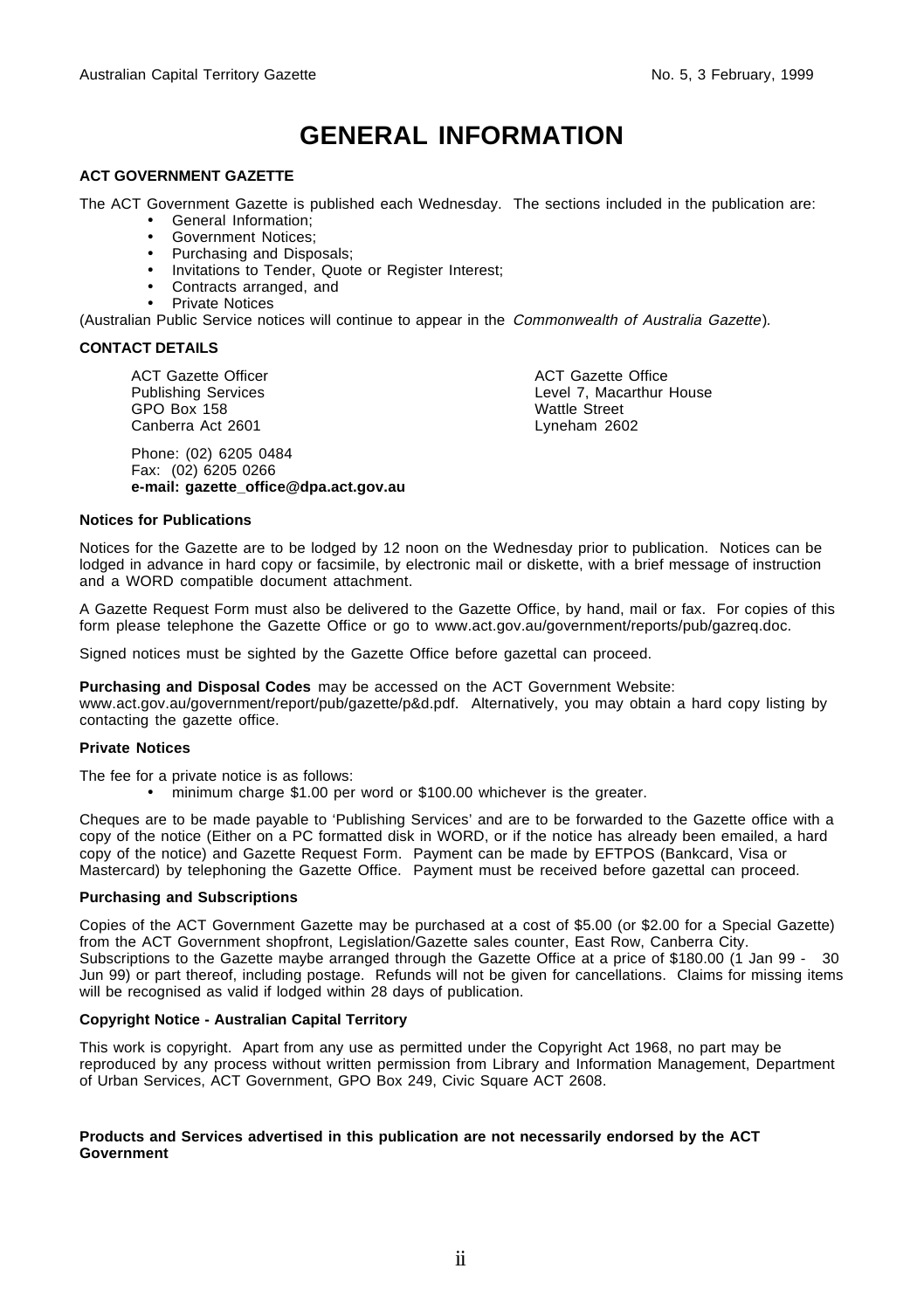# **GOVERNMENT NOTICES**

### **NOTIFICATION OF THE MAKING OF AN INSTRUMENT**

NOTICE is hereby given that the undermentioned Instrument of the Australian Capital Territory has been made. Copies of the Instrument may be purchased from Publishing Services, Legislation and Sales Counter, ACT Government Shopfront, Crn City Walk and East Row Canberra City ACT 2601.

| Act under which<br>Instrument made         | <b>Description of Instrument</b>                                                               | Number and year of<br><b>Instrument</b> |
|--------------------------------------------|------------------------------------------------------------------------------------------------|-----------------------------------------|
| Occupational Health and<br>Safety Act 1989 | Approval of the ACT Manual<br>Handling Code of Practice.                                       | No. 9 of 1999                           |
| <b>Public Place Names Act</b><br>1989      | Determination of street<br>nomenclature in the Division of<br>Gungahlin.                       | No. 10 of 1999                          |
| Drugs of Dependence Act<br>1989            | Appointment of Stephen<br>Joseph Rosenman as a<br>member of the Drugs Advisory<br>Committee.   | No. 11 of 1999                          |
| Drugs of Dependence Act<br>1989            | Appointment of Heather<br>Jacqueline Lopert as a<br>member of the Drugs Advisory<br>Committee. | No. 12 of 1999                          |
| Drugs of Dependence Act<br>1989            | Appointment of Richard<br>Graham Pembrey as a<br>member of the Drugs Advisory<br>Committee.    | No. 13 of 1999                          |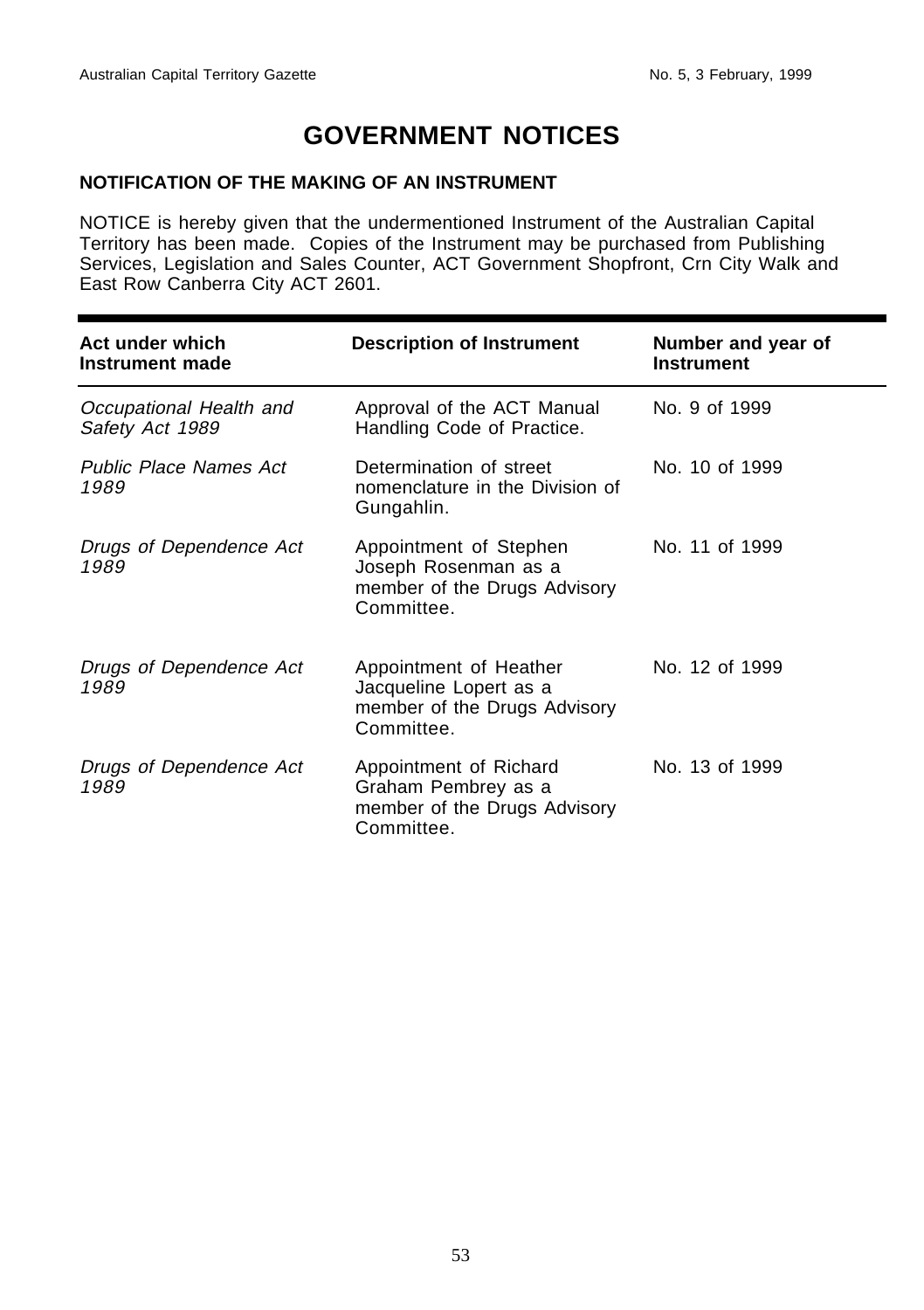# **AUSTRALIAN CAPITAL TERRITORY**

# **PUBLIC PLACE NAMES ACT 1989**

# **INSTRUMENT NO. 10 OF 1999**

Pursuant to section 4 of the Public Place Names Act 1989, I determine the names of the public places that are Territory Land as specified in the attached Schedule and as indicated on the attached map.

Dated the twenty-second day of December 1998.

**LINCOLN JAMES HAWKINS** Delegate of the Minister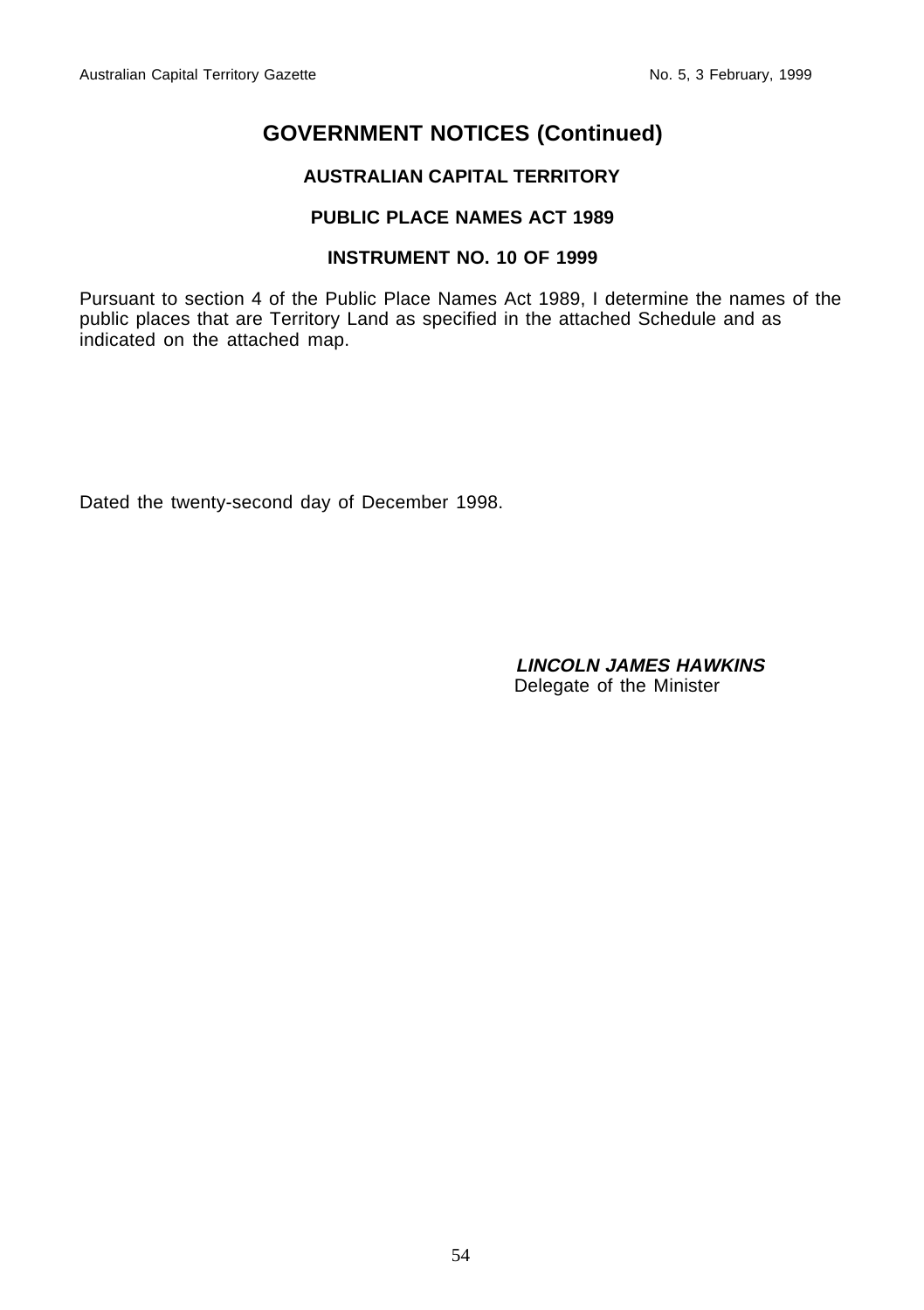#### **SCHEDULE**

# **STREET NOMENCLATURE**

# **Division of Gungahlin: Early Gungahlin District Pioneers, Homesteads and Sites**

| <b>NAME</b>       | <b>ORIGIN</b>          | <b>SIGNIFICANCE</b>                                                                                                 |
|-------------------|------------------------|---------------------------------------------------------------------------------------------------------------------|
| The Valley Avenue | "The Valley" Homestead | The street is located Near the site<br>of Thomas Gribble's Homestead<br>called "The Valley", built in the<br>1860s. |

This is Page One of the Schedule to the Instrument signed by the Delegate of the Minister on the twenty-second day of December 1998.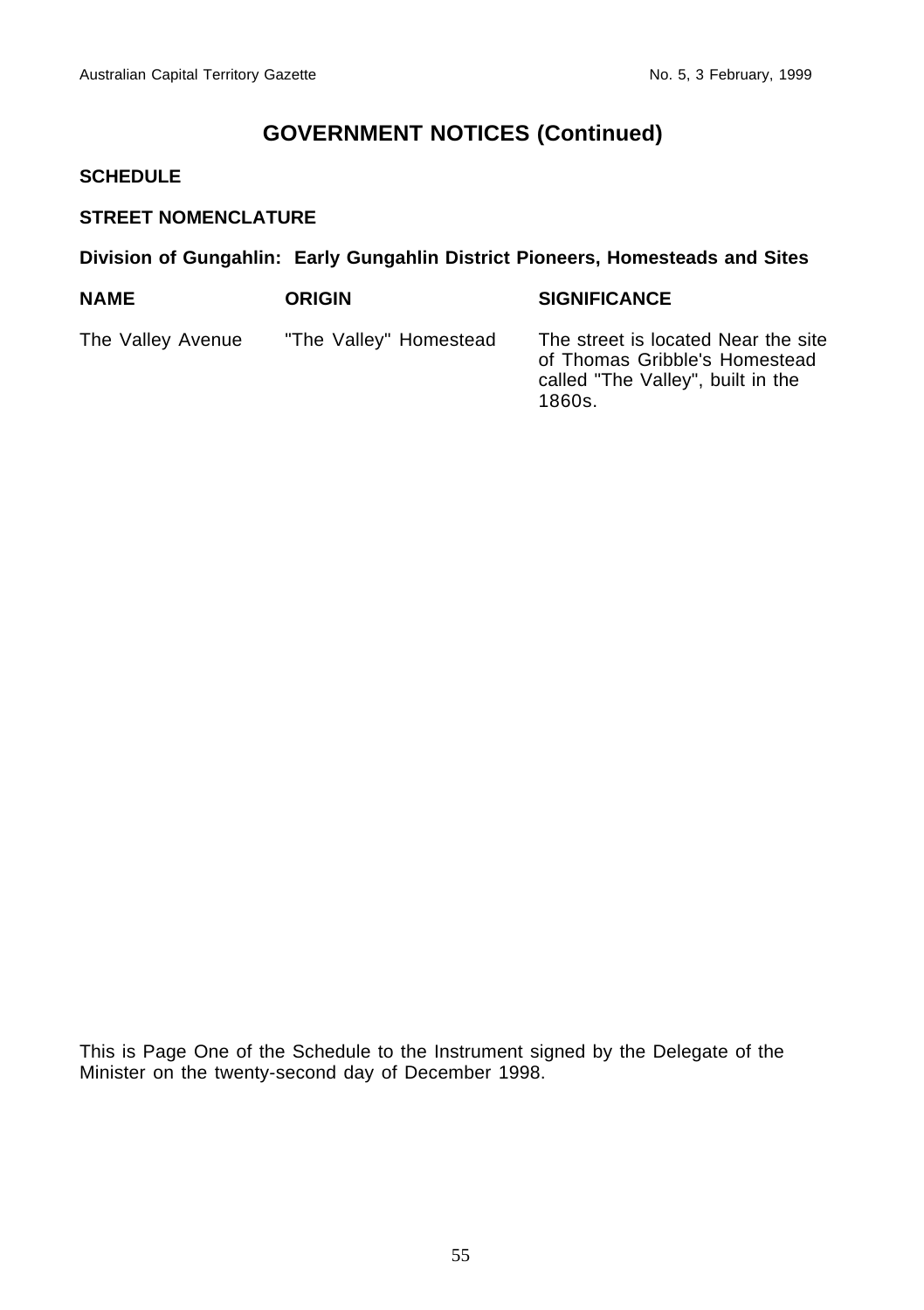$\mathcal{L}_{\mathcal{A}}$ 

# **GOVERNMENT NOTICES (Continued)**



# **DIVISION OF GUNGAHLIN**

À

. . . . Délegate's Initials

This is Page Two of the Schedule to the Instrument signed by the Delegate of the Minister on<br>the 2z $\sim$  2set day of  $\theta$  control 1998.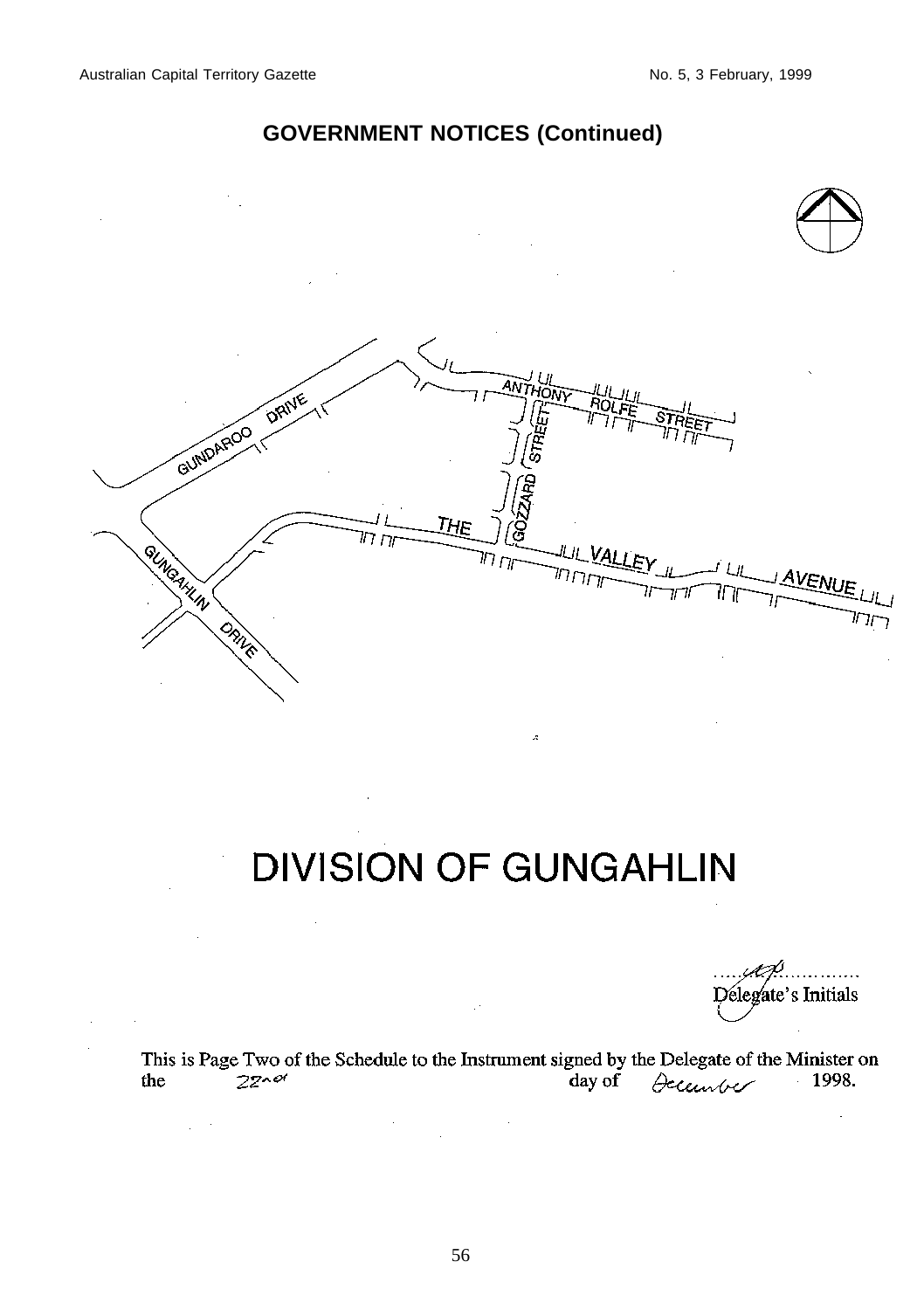# **AUSTRALIAN CAPITAL TERRITORY**

# **PUBLIC PLACE NAMES ACT 1989**

#### **INSTRUMENT NO. 10 OF 1999**

#### **EXPLANATORY STATEMENT**

The Public Place Names Act 1989 provides for the naming of divisions and public places and, in particular, section 4 empowers the Minister, by notice published in the Gazette, to determine the name of a division or public place.

Pursuant to section 5 of the Administration Act 1989, the Minister has delegated the power under the Public Place Names Act 1989 to name a division or public place to the Executive Director, Planning and Land Management, Department of Urban Services.

The attached Schedule to the Instrument, together with the accompanying map, details the name, origins and significance of the new street name in the Division of Gungahlin.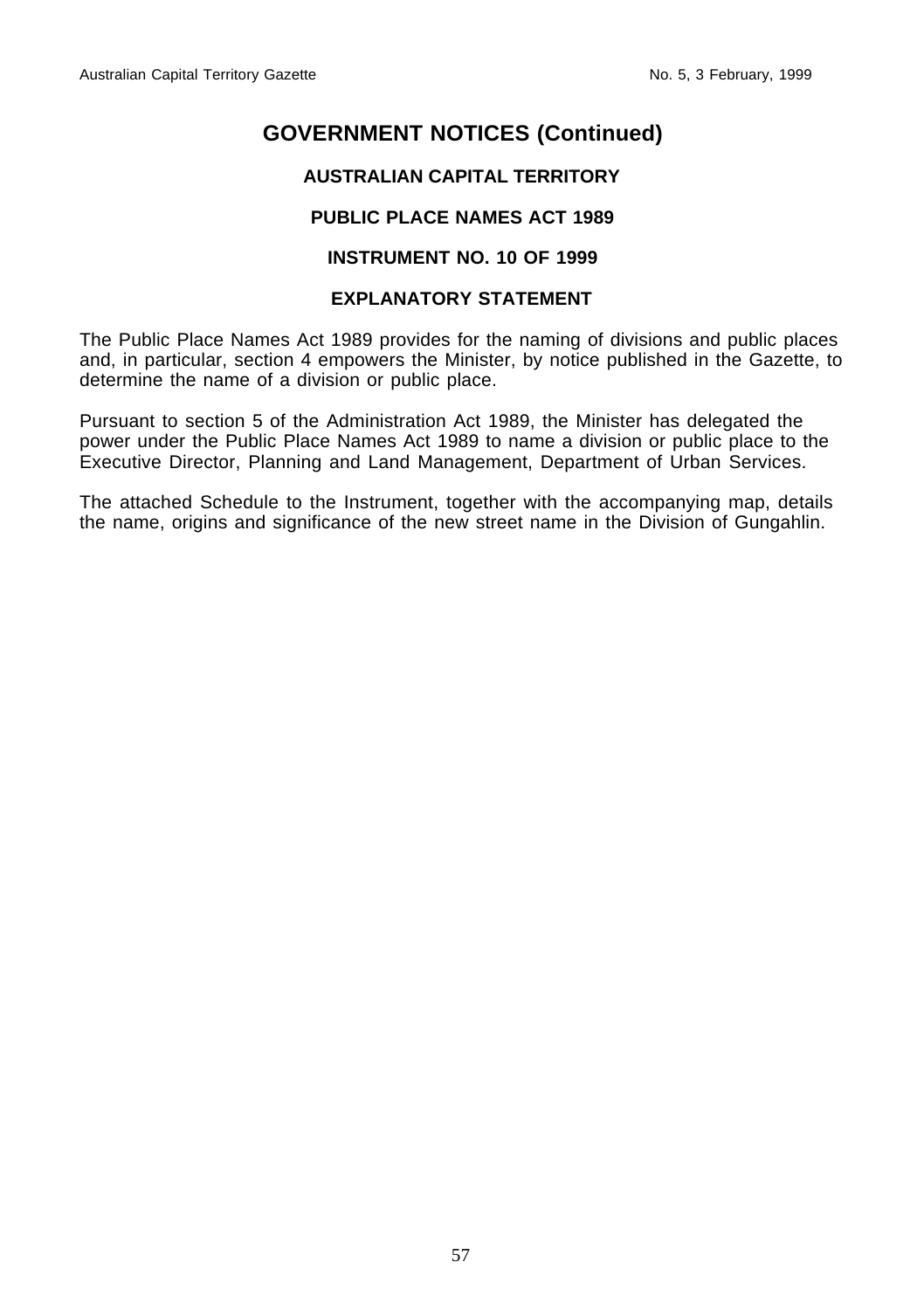**INSTRUMENT NO. R3/99** 

#### PUBLIC ROADS ACT 1902 (NSW)

#### NOTICE OF DECLARATION OF A PUBLIC ROAD

Pursuant to section 18 of the Public Roads Act 1902 (NSW) I declare that the land described below, shall be a public road.

 $\frac{22.1.99}{22.1.99}$ 

LINCOLN JAMES HAWKINS Delegate of the Minister

The land forming part of the road known as Canberra Avenue adjacent to Blocks 25 and 26 Section 12 in the Division of Fyshwick in the District of Canberra Central, shown in a thick black line on the plan annexed hereto.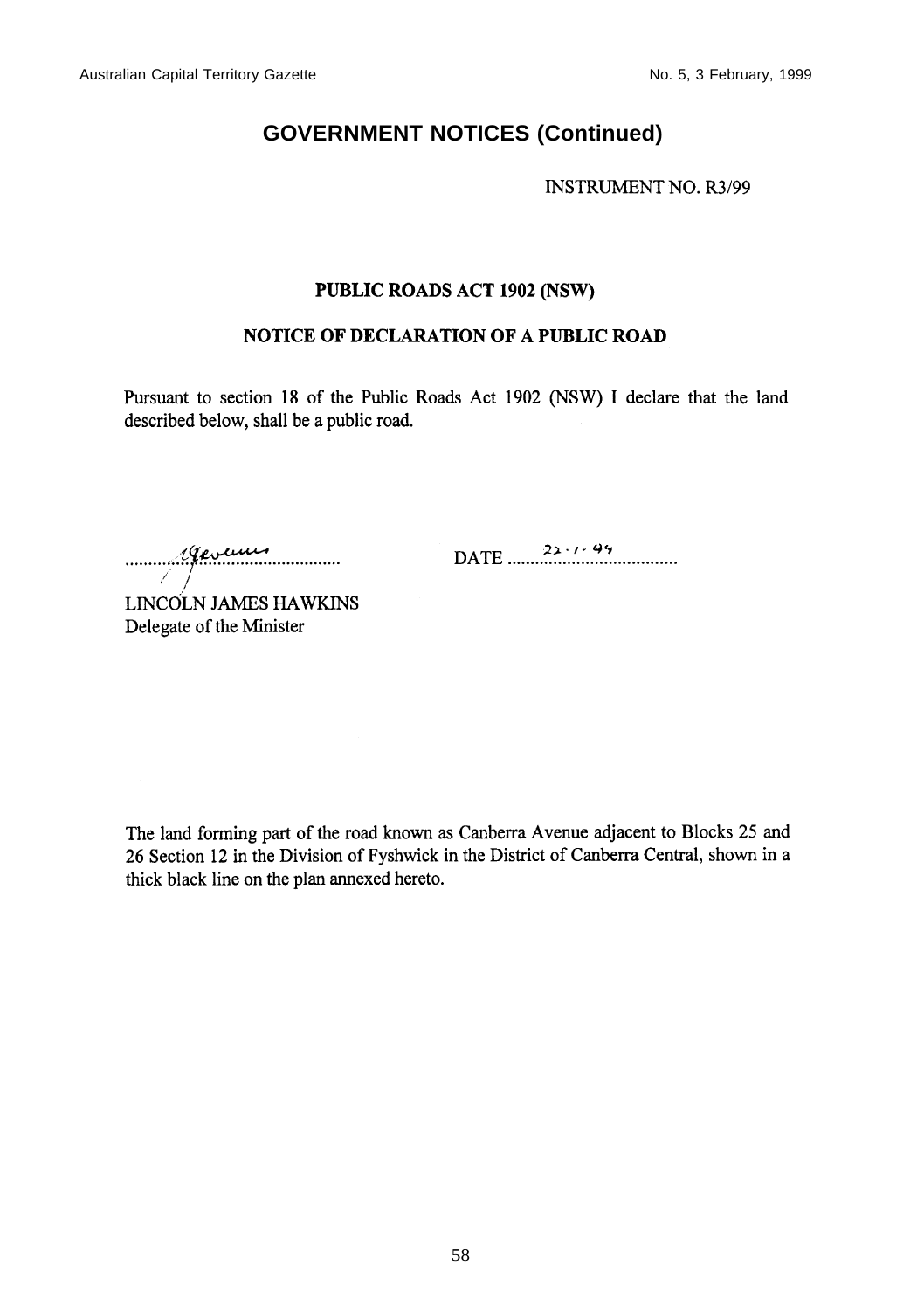





This is the plan annexed to Instrument No. R3/99 signed on this  $2.2 \times 8$ <br>day of  $2.2 \times 1999$ .

 $\overline{A}$ Delegate's Initials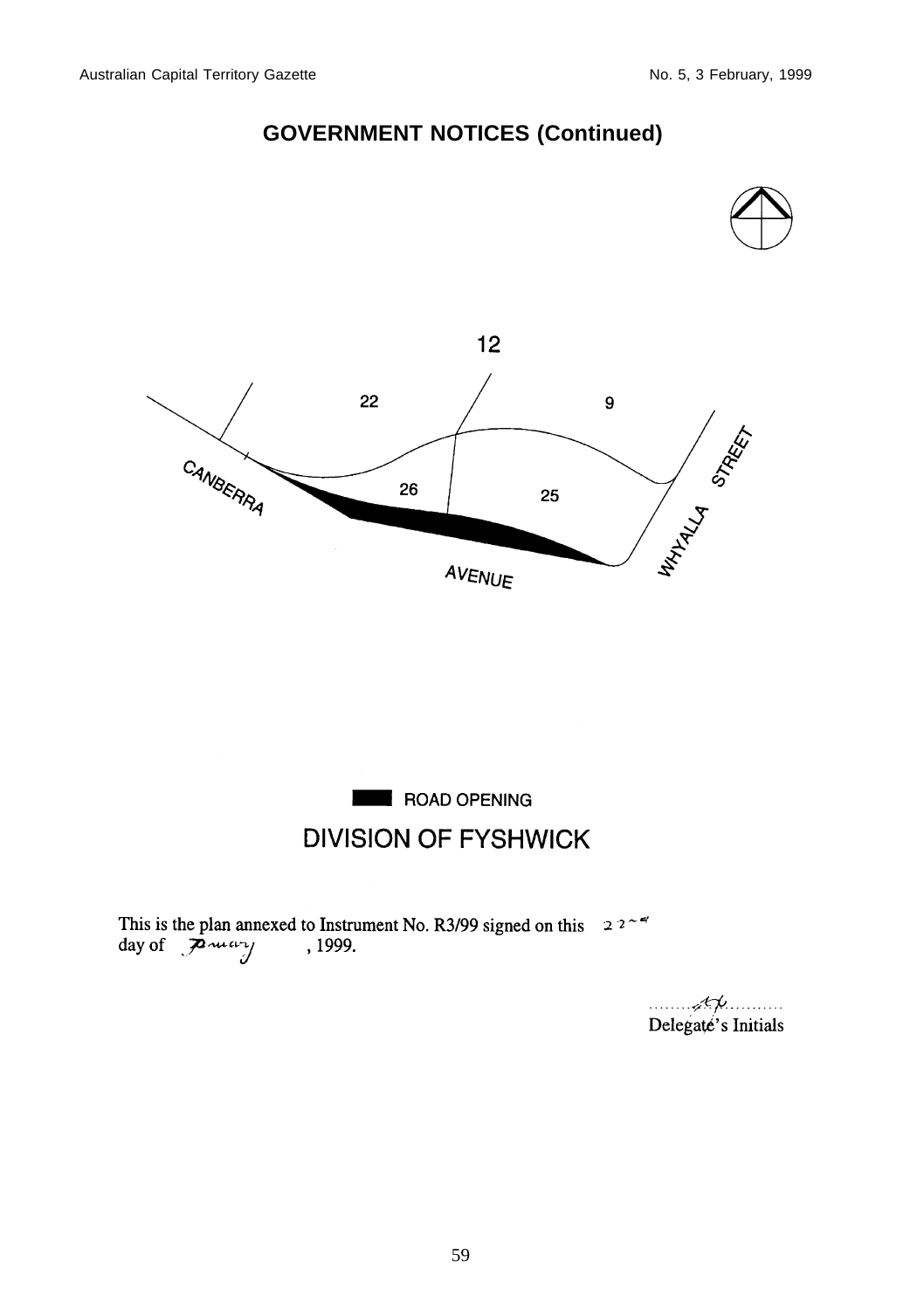# **AUSTRALIAN CAPITAL TERRITORY**

# **CASINO CONTROL ACT 1988**

# **DECLARATION OF AUTHORISED GAME**

Under section 71(1) of the Casino Control Act 1988, I DECLARE that **Poker - Faro** shall be an authorised game.

Dated this twenty-eighth day of January 1999

**GREGORY STEPHEN JONES** Delegate of the Minister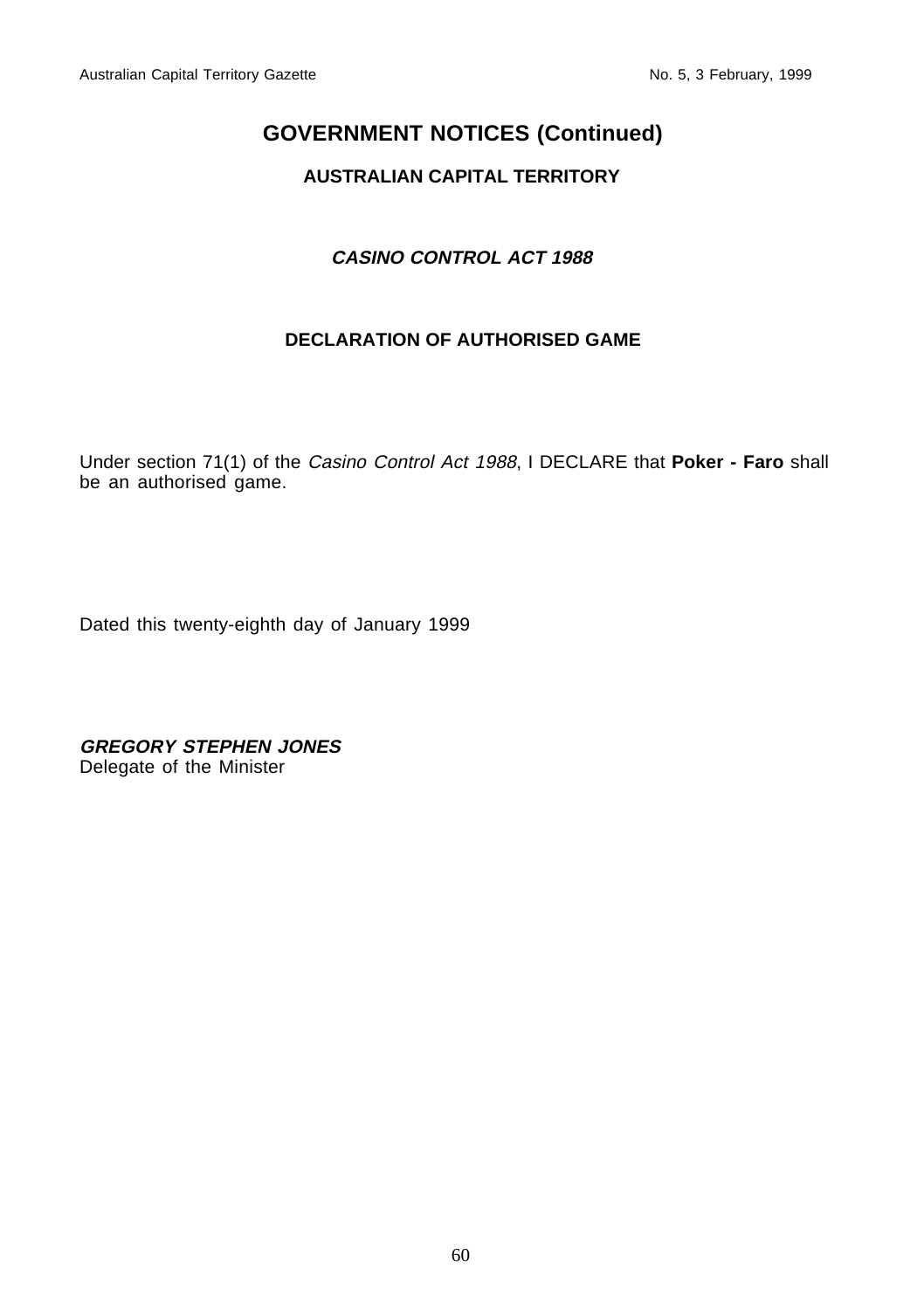# **AUSTRALIAN CAPITAL TERRITORY**

# **CASINO CONTROL ACT 1988**

# **APPROVAL**

Under section 72(1) of the Casino Control Act 1988, I HEREBY APPROVE the rules as set out in the attached schedule for the authorised game of **Poker - Faro** by altering the approved rules of Poker which incorporates the following authorised games:

- Poker Five Card Stud
- Poker Seven Card Stud
- Poker Canberra Manila
- Poker Three Card Manila
- Poker Hold-Em
- Poker Omaha
- Poker Draw Poker

Dated this twenty-eighth day of January 1999

**GREGORY STEPHEN JONES** Delegate of the Minister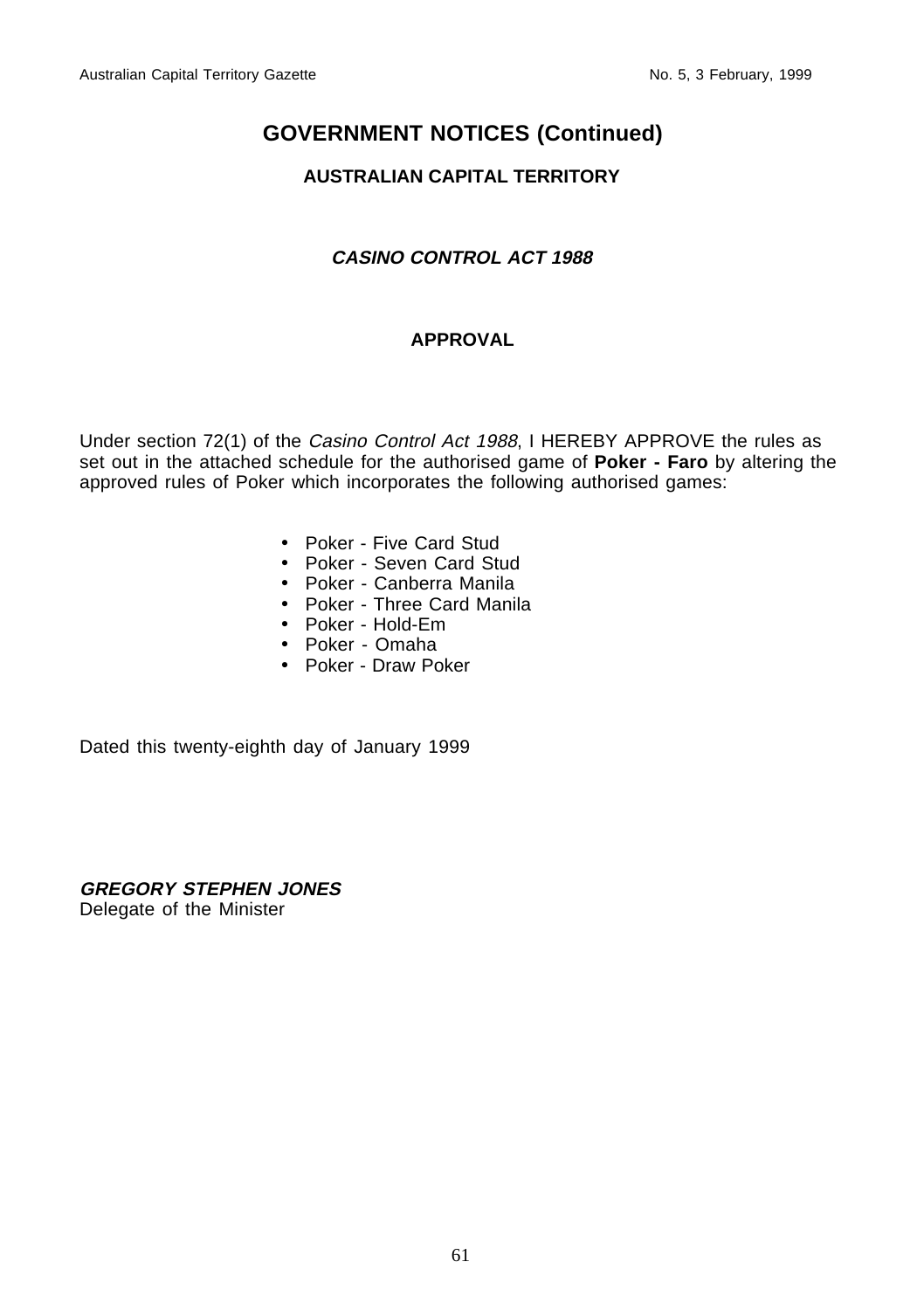# **SCHEDULE**

This is the accompanying schedule to the Instrument of Approval under section 72(1) of the Casino Control Act 1988 signed by Gregory Stephen Jones the Delegate of the Minister on the twenty-eighth day of January 1999.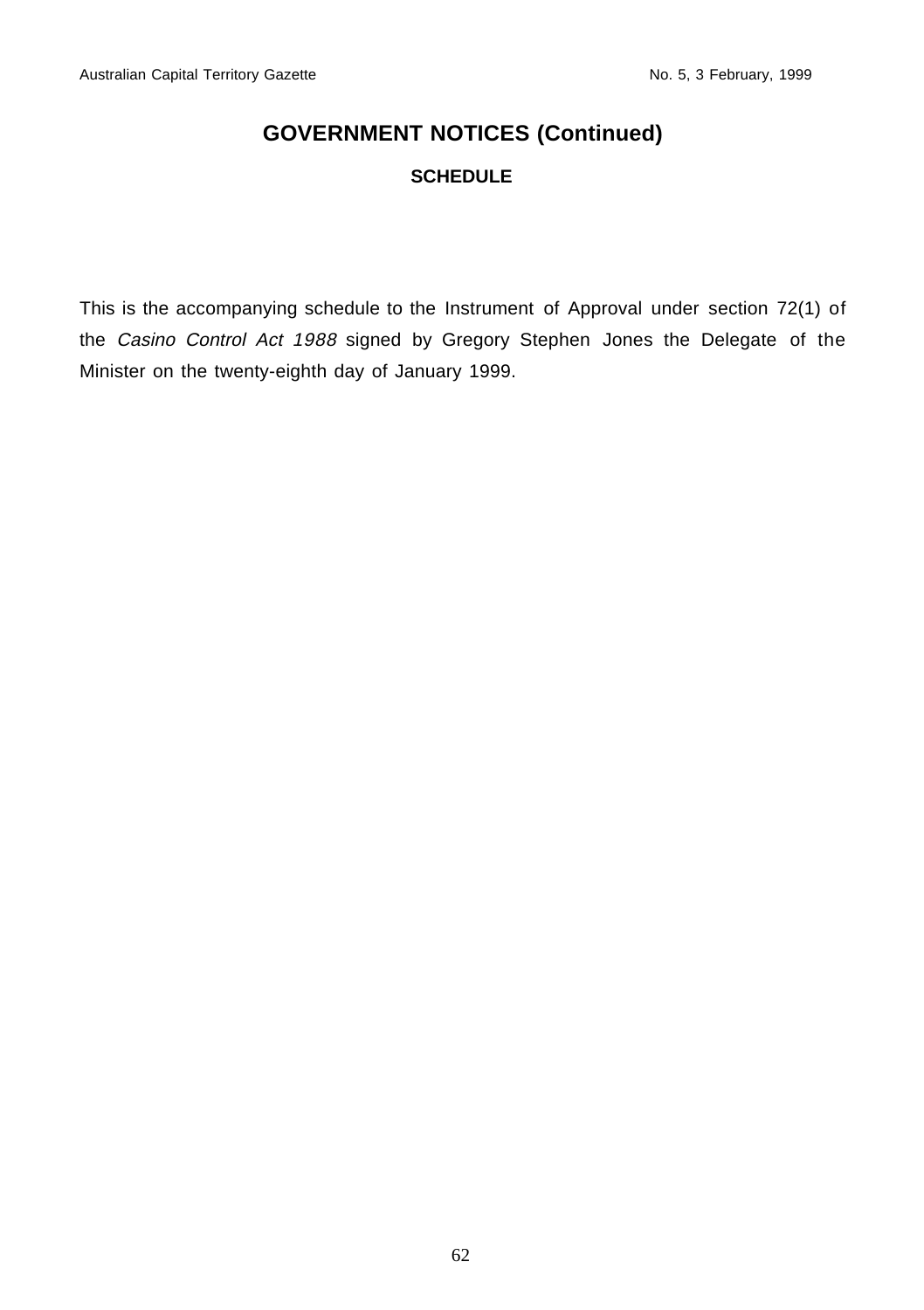# **ALTERATIONS TO THE APPROVED RULES OF THE AUTHORISED GAME OF POKER**

# **RULES OF POKER TITLE**

**Insert** the following at the end of the list of authorised games:

"• POKER - FARO"

# **TABLE OF CONTENTS**

**Insert** the following after Appendix G:

"APPENDIX H - FARO ADDITIONAL RULES"

# **5. TABLE STAKES AND BETS**

**Delete** existing section 5.2 (a)

**Insert** the following:

"(a) the game to be played in accordance with Appendix A, B, C, D, E, F, G or H;"

**Delete** existing section 5.2 (e)

**Insert** the following:

"(e) the blind betting limits;"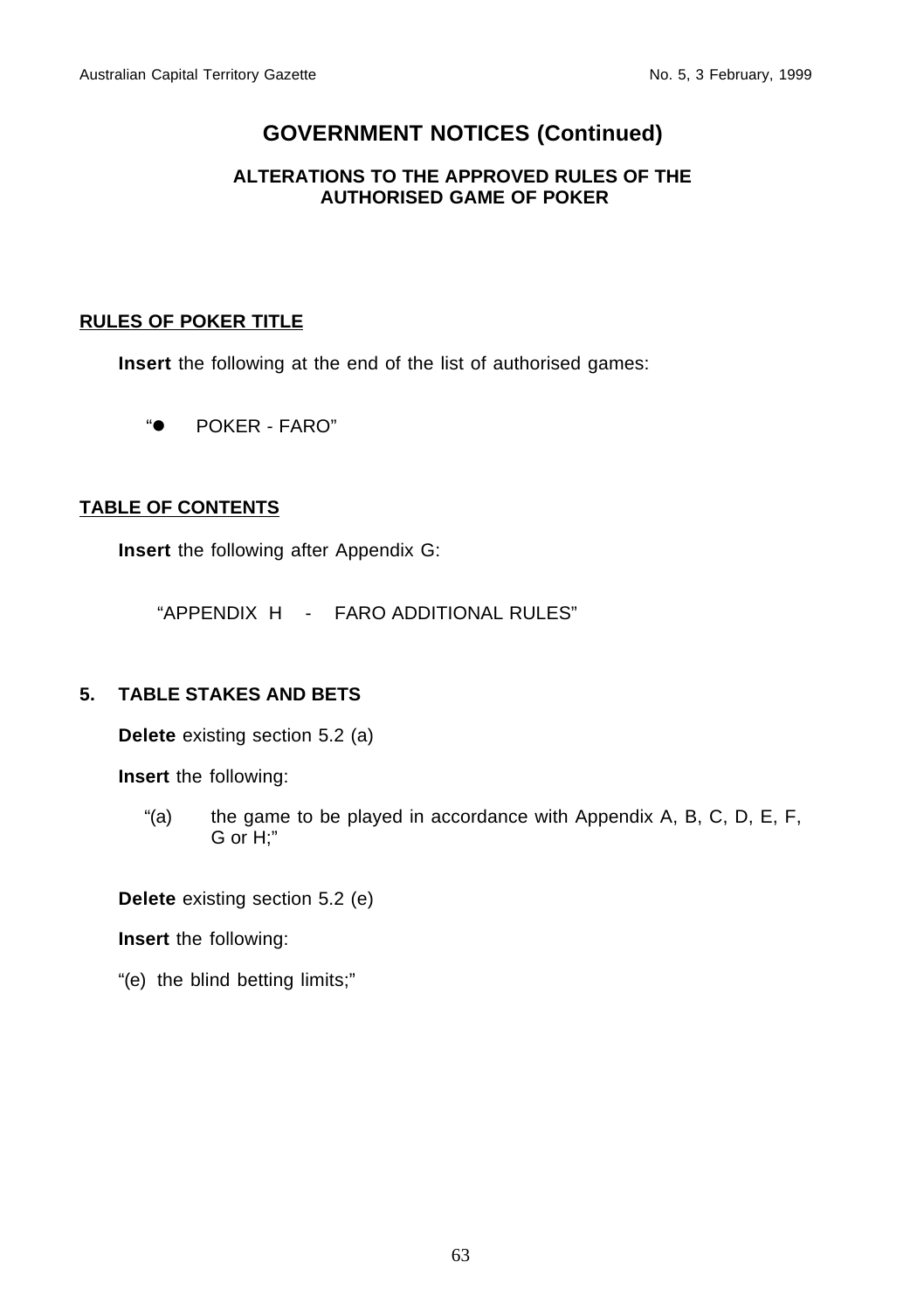**Delete** existing section 5.6

**Insert** the following:

"5.6 The casino supervisor may at any time instruct a player that they have ninety seconds to act on their hand. If the player does not act on their hand during the ninety seconds (as determined by the casino supervisor), the player's hand is deemed void and all bets made by that player shall remain in the pot."

### **6. BLIND BETTING**

**Delete** existing section 6.2

**Insert** the following:

"6.2 The opening bet or raise for each round of betting shall be in accordance with the decisions made under rule 5.2."

# **12. ADDITIONAL ROUNDS OF BETTING**

**Delete** existing section 12.1

**Insert** the following:

"12.1 There shall be additional rounds of betting as specified for each game in Appendix A, B, C, D, E, F, G or H."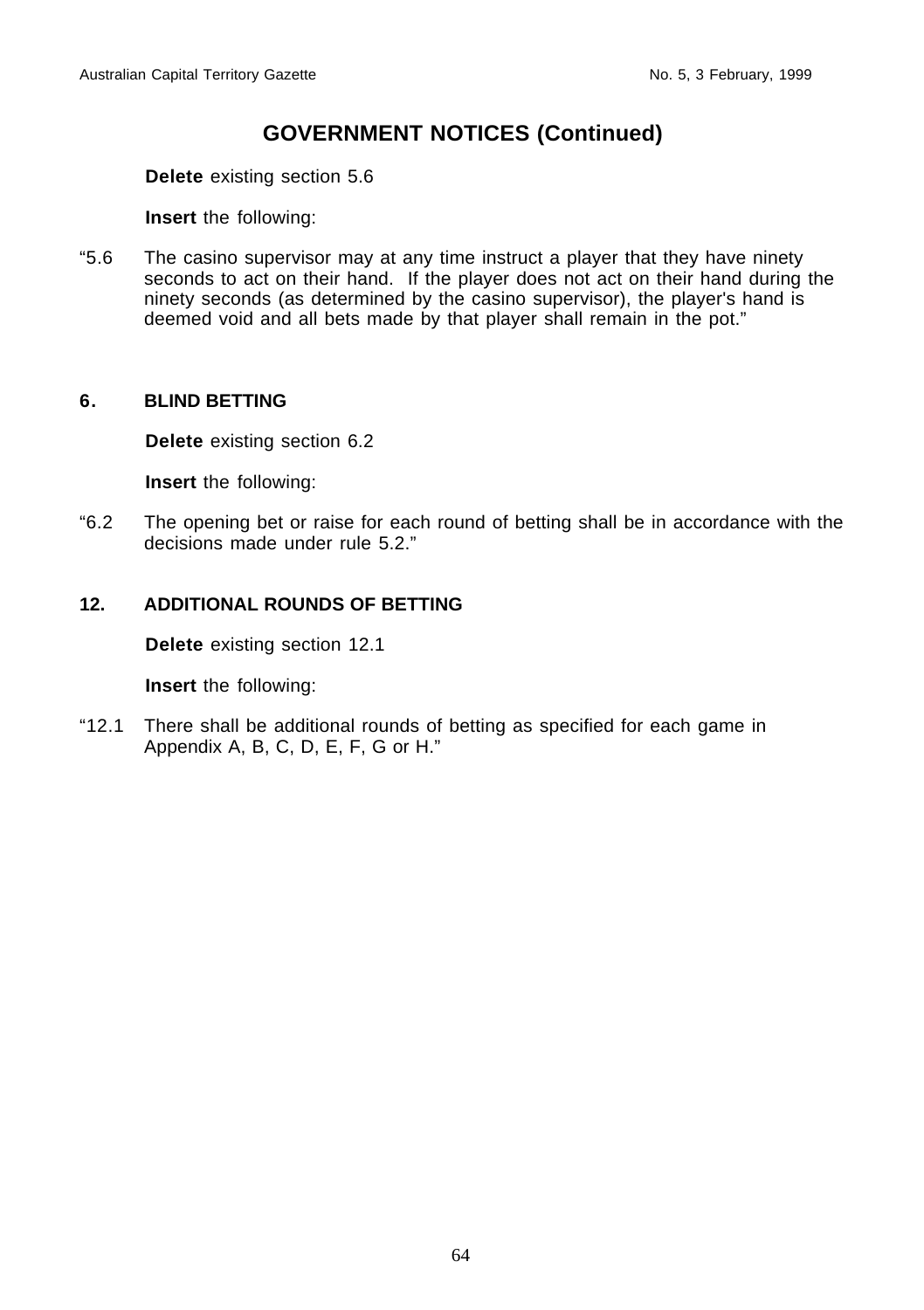**Insert** after Appendix G:

### "Appendix H

# **POKER - FARO ADDITIONAL RULES**

#### **1. BETTING ROUNDS**

- 1.1 Faro shall consist of a maximum of five rounds of betting.
- 1.2 The player in sequence in a clockwise direction from the last blind player shall open the first round of betting. The buck player shall open the betting in the following and final rounds of betting.
- 1.3 Should the buck player be an inactive player, the first active player in a clockwise direction to the buck player shall be the first person to act in relation to rule 1.2.

### **2. DEALING PROCEDURES**

- 2.1 A player's completed hand shall consist of any two of the five hole-cards and three communal cards.
- 2.2 Before the start of a round of play the casino operator shall, where necessary, determine that the dealer shall deal to each player, in a clockwise direction starting with the buck player, either:
	- (a) two cards together, face down. Then, the dealer shall deal an additional two cards together, face down to each player. Finally, the dealer shall deal a fifth card, face down to each player; or
	- (b) one card face down and continue until each player receives five cards.
- 2.3 Following the dealing of the hole-cards, the dealer shall deal one card face up in the middle of the table. This shall be the first of five communal cards so dealt.
- 2.4 There shall be a round of betting after the dealer exposes each communal card.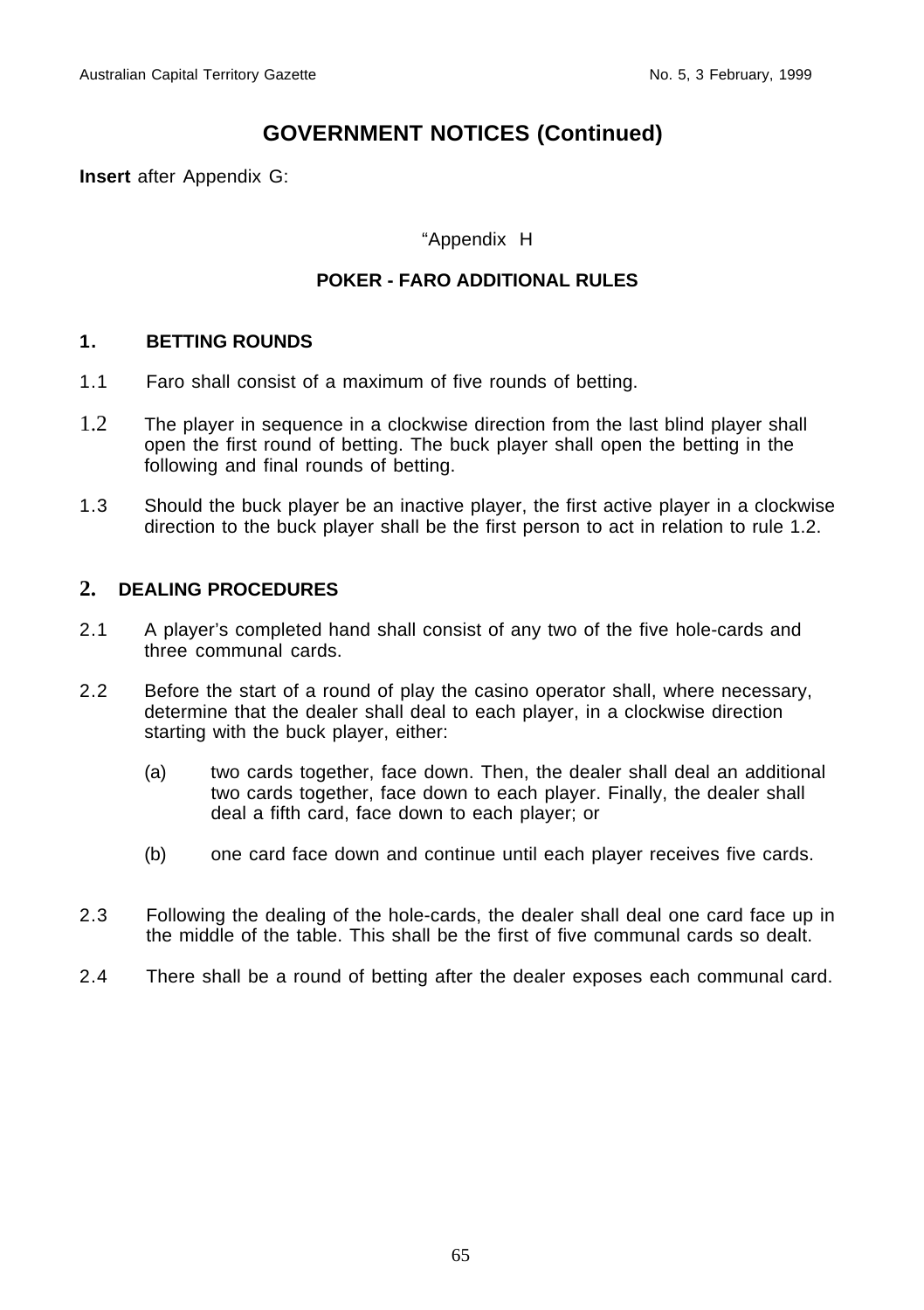- 2.5 If two or more players are still in the round of play and all bets have been met by these players, the dealer shall expose the next communal card and the next round of betting shall commence.
- 2.6 Play shall continue until a player has won the pot or the active players, after all five communal cards have been dealt, complete the final round of betting.

### **3. FARO IRREGULARITIES**

- 3.1 A misdeal occurs if the dealer exposes more than one of a player's hole-cards during the initial deal.
- 3.2 Should the dealer prematurely expose a communal card before the conclusion of a round of betting, the maximum bet allowed for that round of betting shall not exceed the largest bet already made. The exposed card shall then be used in the normal sequence of play.
- 3.3 Should the dealer prematurely expose the third, fourth or fifth communal card before the start of betting on the previous communal card, the dealer shall lay out that card with the previous communal card. The dealer shall restrict players' bets on the previous communal card to the table minimum. The exposed card shall then be used in the normal sequence of play."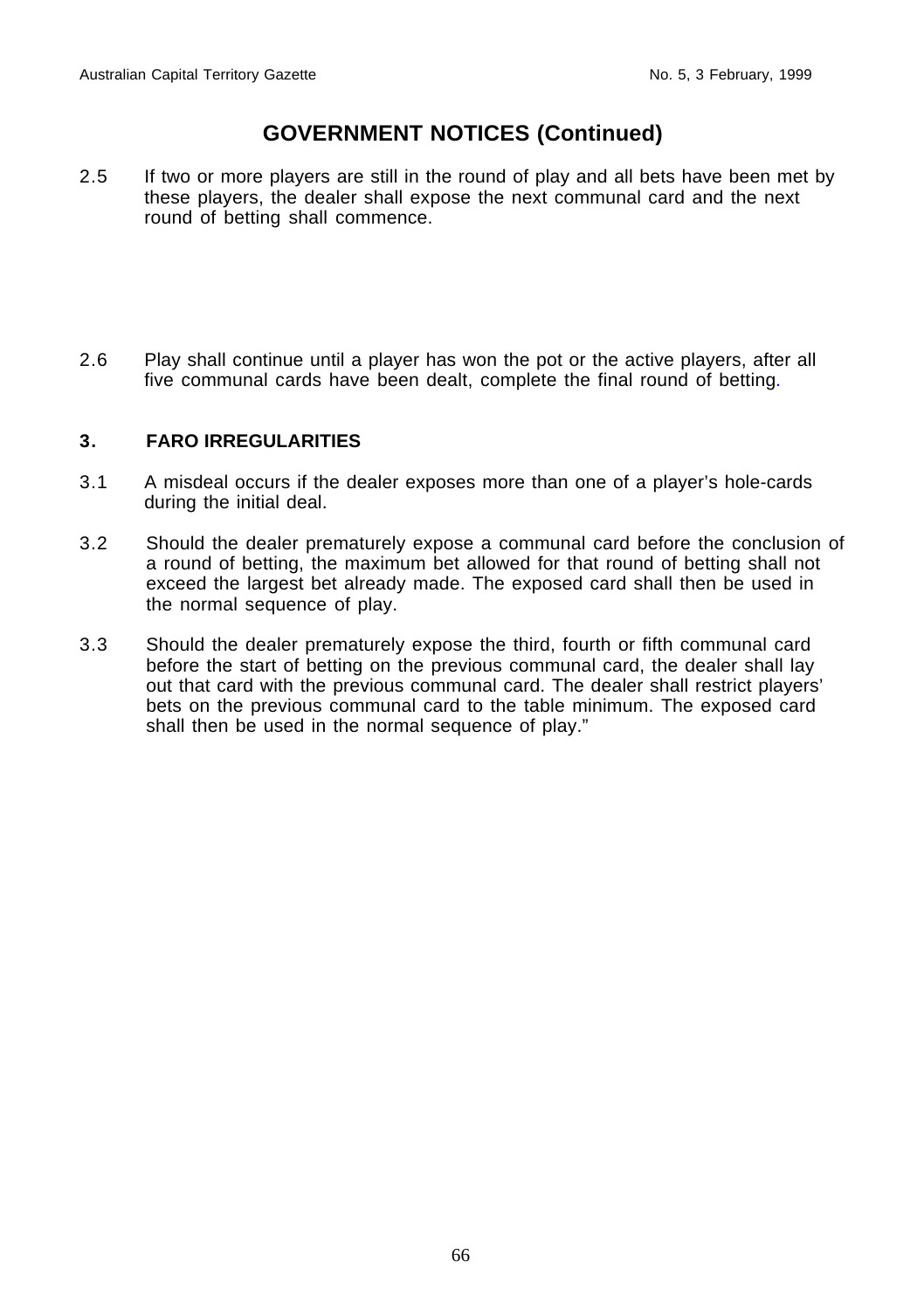#### **AUSTRALIAN CAPITAL TERRITORY HEALTH ACT 1993**

# **DECLARATION**

I, Michael Moore, Minister for Health and Community Care, HEREBY DECLARE pursuant to section 13AC(1) of the Health Act 1993 that the ETHICS COMMITTEE established by John James Memorial Hospital is an approved private sector quality assurance committee for the purposes of Part IIIA of the Health Act 1993.

Dated this twenty-second day of January 1999.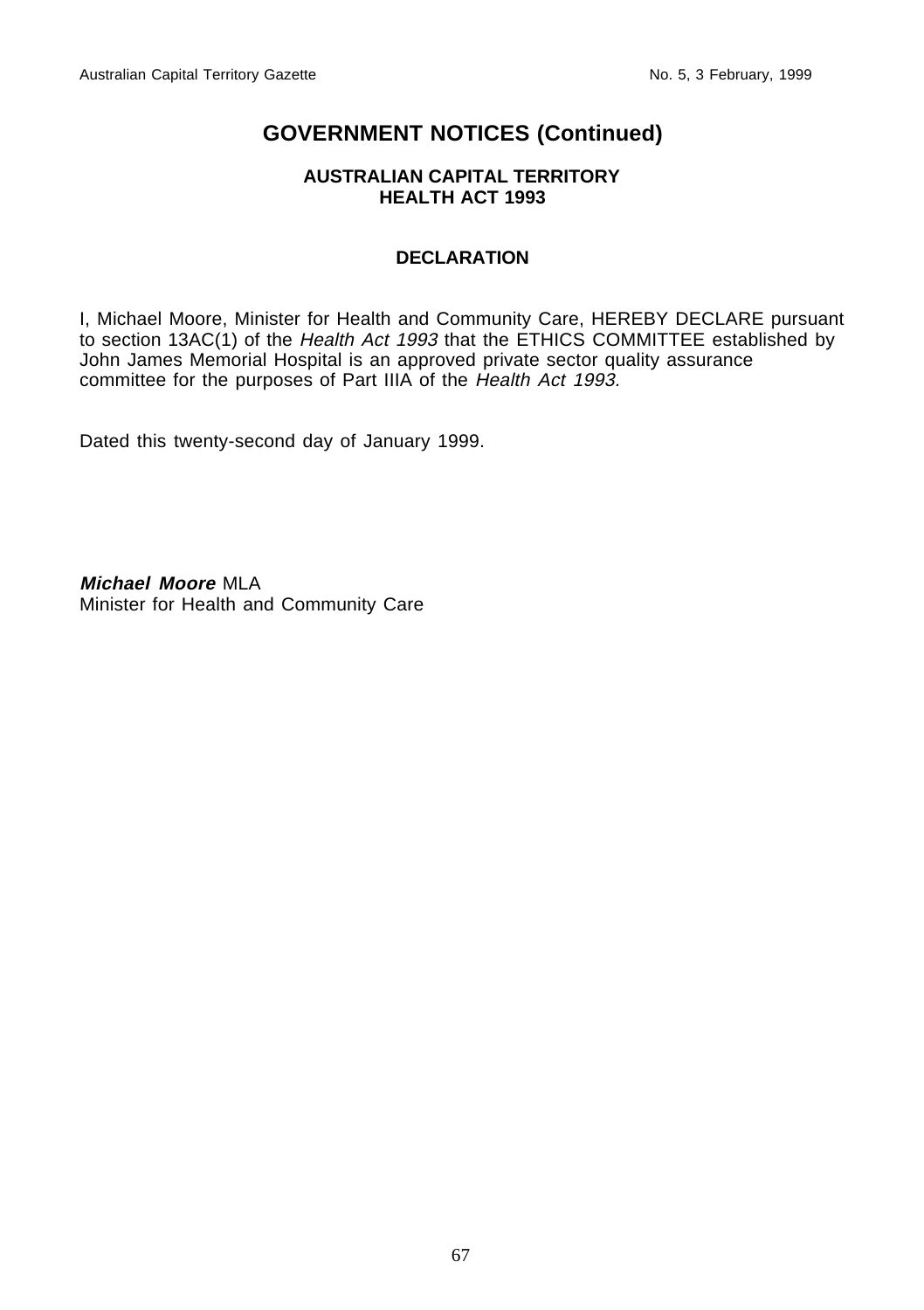#### **AUSTRALIAN CAPITAL TERRITORY HEALTH ACT 1993**

# **DECLARATION**

I, Michael Moore, Minister for Health and Community Care, HEREBY DECLARE pursuant to section 13AC(1) of the Health Act 1993 that the PATIENT CARE REVIEW COMMITTEE established by John James Memorial Hospital is an approved private sector quality assurance committee for the purposes of Part IIIA of the Health Act 1993.

Dated this twenty-second day of January 1999.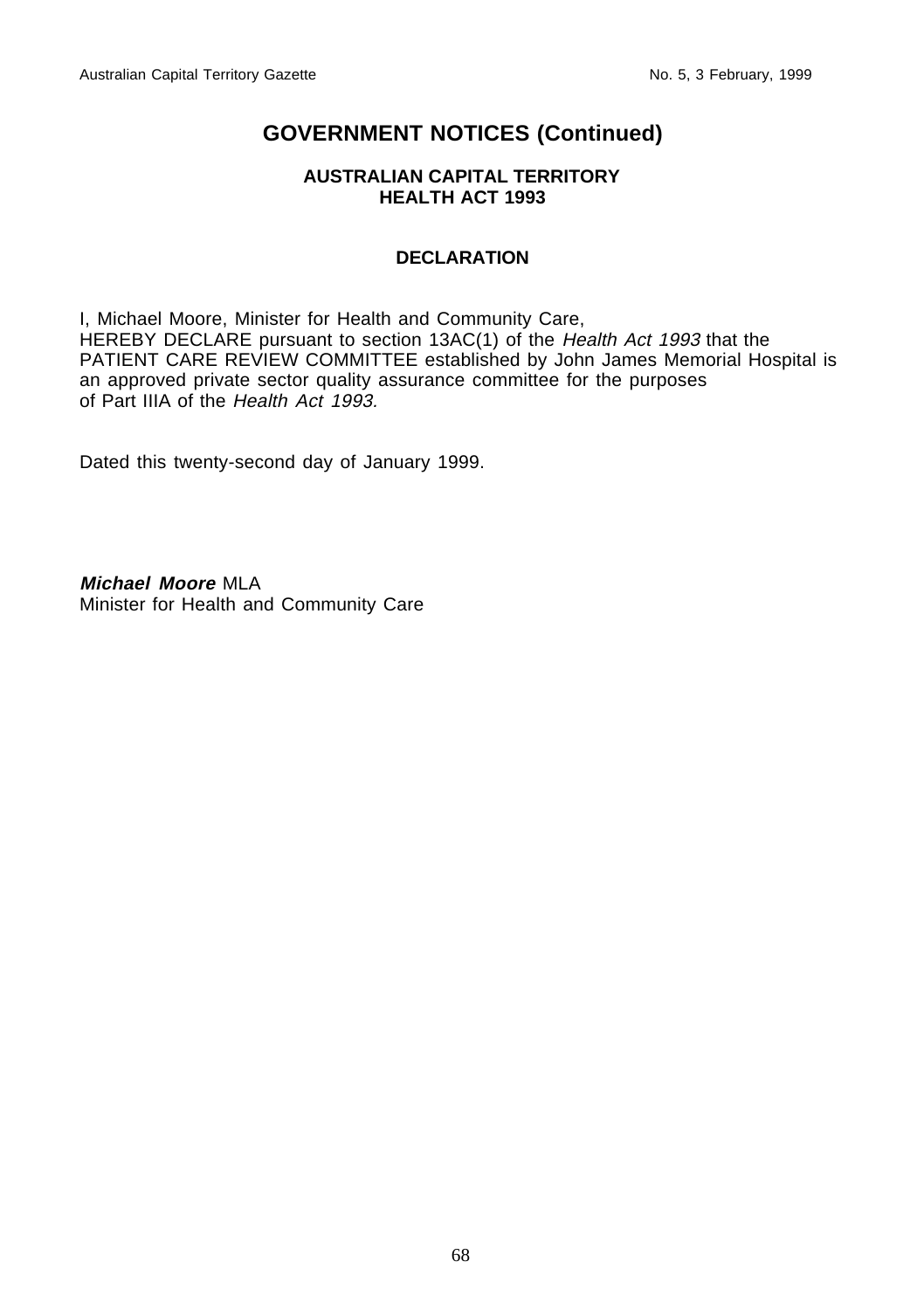#### **AUSTRALIAN CAPITAL TERRITORY HEALTH ACT 1993**

# **DECLARATION**

I, Michael Moore, Minister for Health and Community Care, HEREBY DECLARE pursuant to section 13AC(1) of the Health Act 1993 that the PERINATAL MORBIDITY AND MORTALITY REVIEW COMMITTEE established by John James Memorial Hospital is an approved private sector quality assurance committee for the purposes of Part IIIA of the Health Act 1993.

Dated this twenty-second day of January 1999.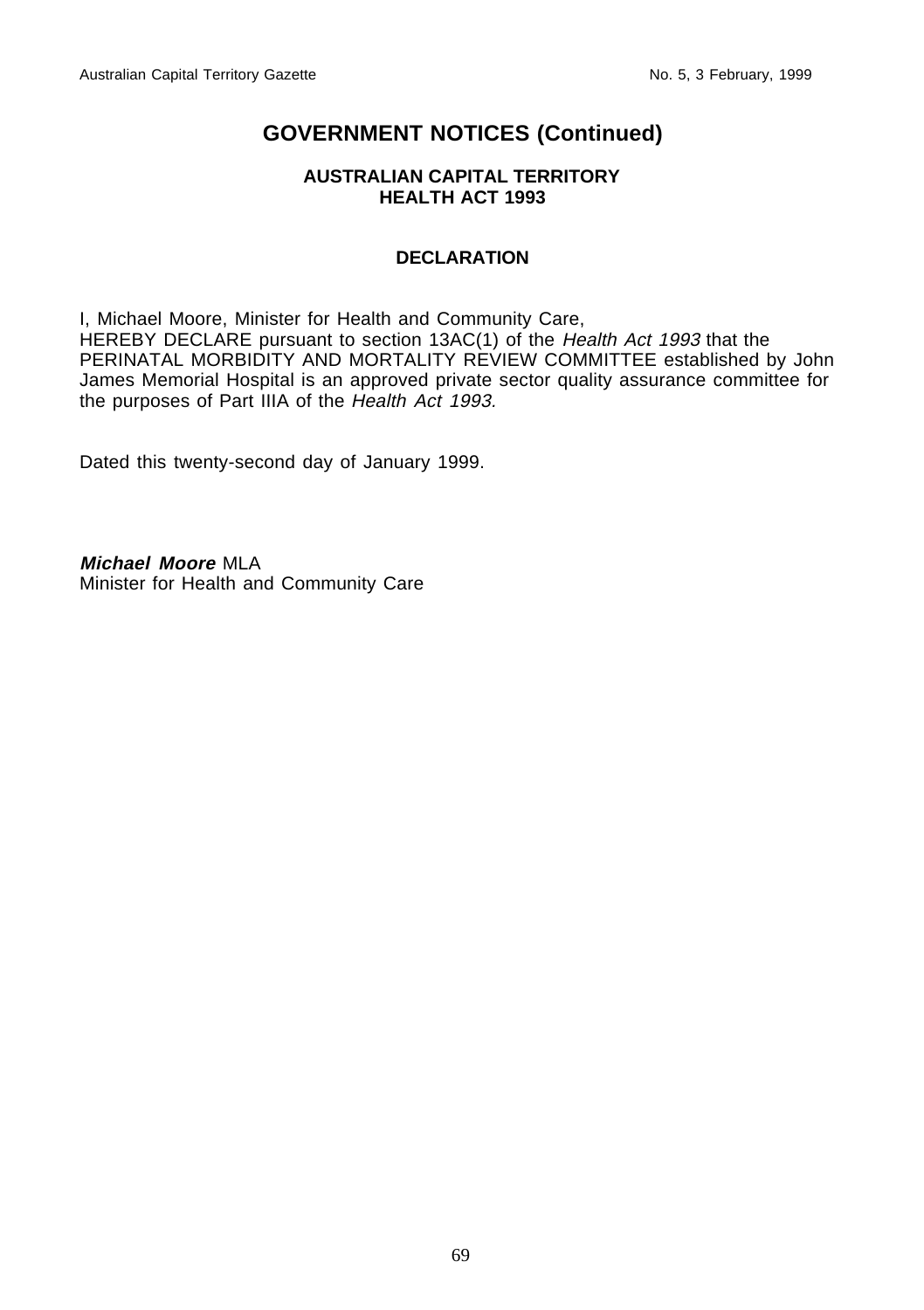#### **AUSTRALIAN CAPITAL TERRITORY HEALTH ACT 1993**

# **DECLARATION**

I, Michael Moore, Minister for Health and Community Care, HEREBY DECLARE pursuant to section 13AC(1) of the Health Act 1993 that the QUALITY MANAGEMENT COMMITTEE established by John James Memorial Hospital is an approved private sector quality assurance committee for the purposes of Part IIIA of the Health Act 1993.

Dated this twenty-second day of January 1999.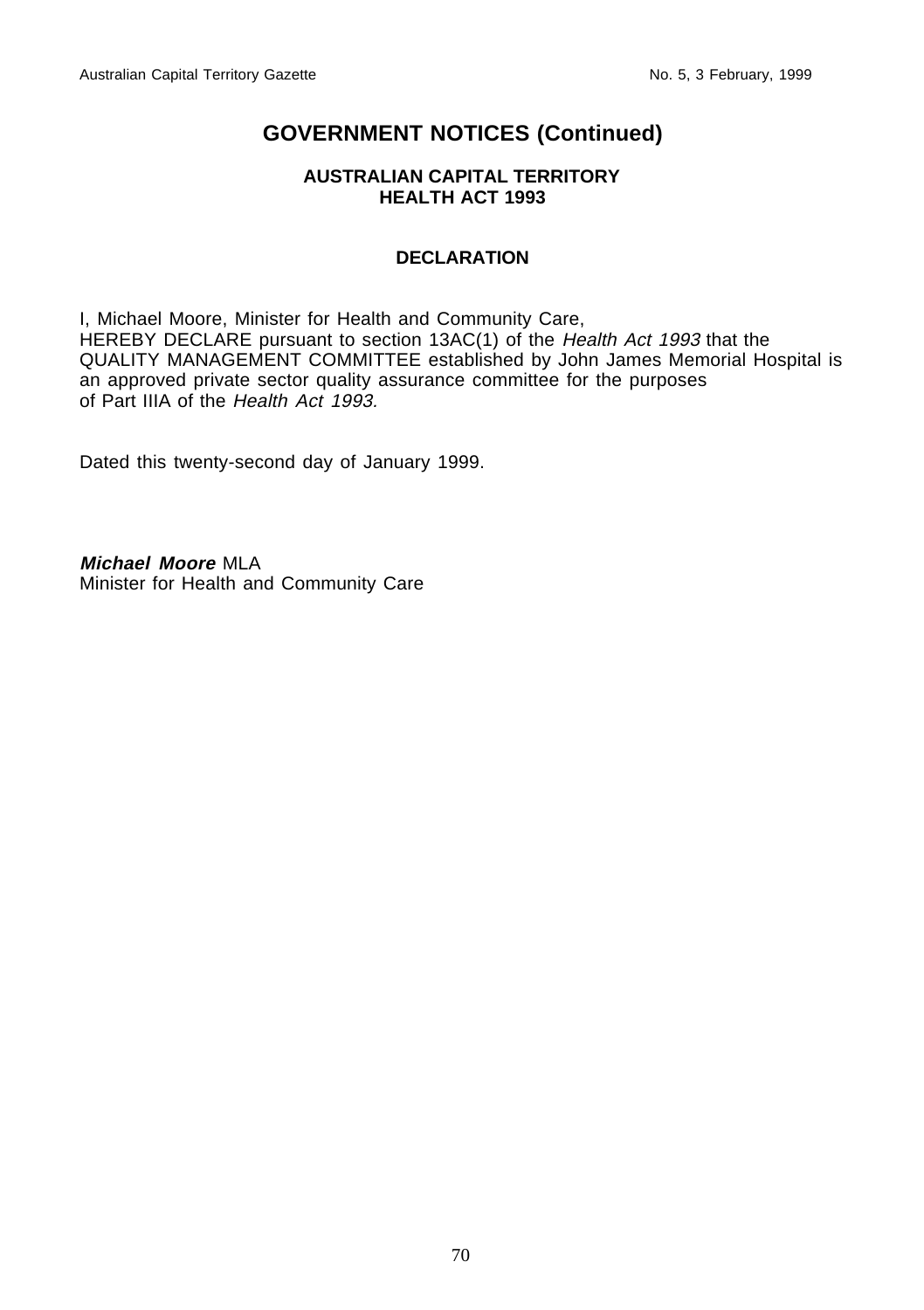# **INVITATION TO TENDER, QUOTE OR REGISTER INTEREST**

# **EVENT MANAGEMENT SERVICES ON BEHALF OF BUSINESS EVENTS CANBERRA**

-----------

T98242

Tenders are sought from experienced organisations and/or individuals to assist with the the planning, preparation and implementation of the inaugural ACT and Capital Region Expo.

Closing date: 18 February 1999 Fee: \$25.00

Technical enquiries: Kim Elliot PH: 6207 2005

Documents for the above tender are available from:

**ACT Contracts and Purchasing Level 4, Macarthur House, 12 Wattle Street Lyneham ACT 2602 Ph: 6207 5542 Fax: 6207 5543**

The above tender closes at 2.00pm local (Canberra) time and should be placed in the ACT Contracts and Purchasing Tender Box, Level 4, Macarthur House, 12 Wattle Street, Lyneham. Tender Box facsimile (02) 6207 5460. Late tenders will not be considered.

HOTLINE: Sub-contractors with payment problems on ACT Government construction projects are invited to phone (02) 6207 5550.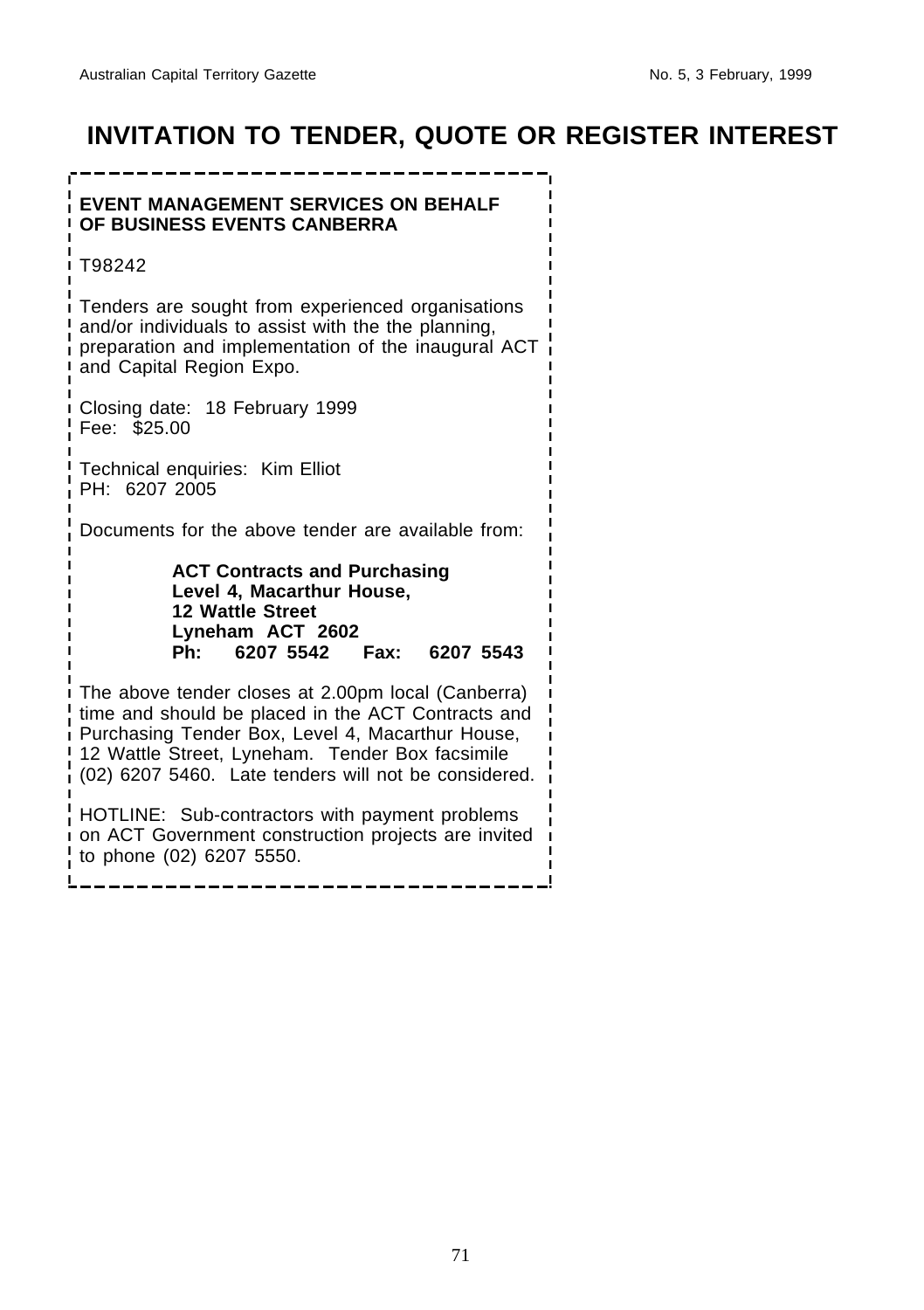# **CONTRACTS ARRANGED**

Department or Agency:<br>
Authorisation Officer:<br>
Contact Officer:<br>
PAM SASSELLA Telephone:

Canberra Institute of Technology PAM SASSELLA<br>62074300

| Purchase<br>Reference<br>Number | Description of Supplies                                            | Value<br>(SA) | Period<br>Contract | Contractor<br>(Including postcode at<br>end of address)                           | P & S<br>Code |
|---------------------------------|--------------------------------------------------------------------|---------------|--------------------|-----------------------------------------------------------------------------------|---------------|
|                                 | 990425 ST JOHN FIRST AID<br><b>BOOKS</b><br><b>AND CONSUMABLES</b> | 7,000.00      |                    | <b>ST JOHN</b><br><b>AMBULANCE</b><br>PO BOX 1430<br><b>FYSHWICK 2609</b>         |               |
|                                 | 990422 ST JOHN AMBULANCE<br><b>FIRST AID</b><br>CERTIFICATES       | 7,000.00      |                    | <b>ST JOHN</b><br><b>AMBULANCE</b><br><b>PO BOX 72</b><br><b>DEAKIN WEST 2600</b> |               |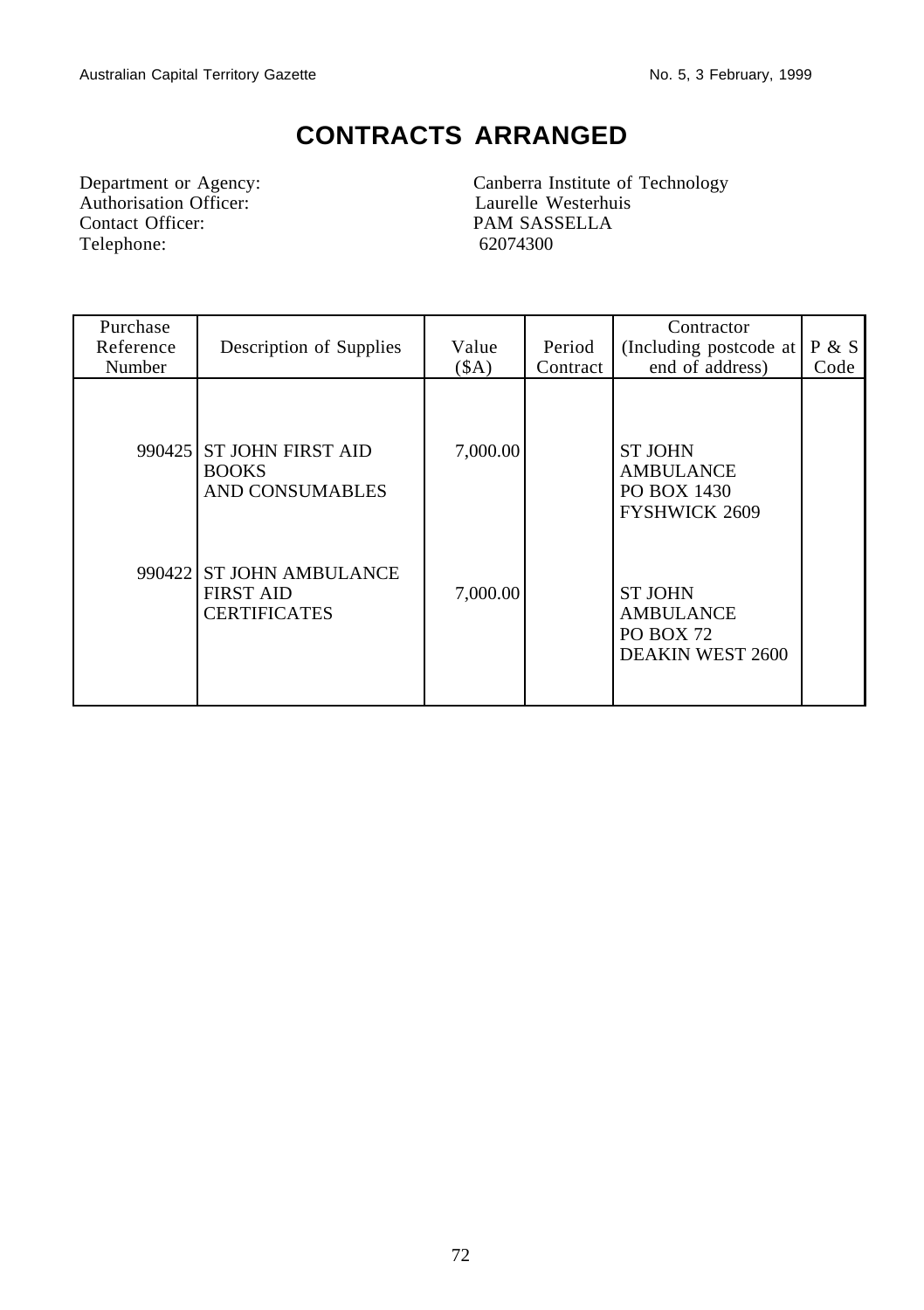# **PRIVATE NOTICES**

### **ACT Hospitals & Health Employees Credit Union Coop Ltd PO Box 41 Garran ACT 2605**

#### **In accordance with the requirements of the Unclaimed Moneys Act the Credit Union is publishing a list of accounts where funds have been unclaimed. Enquiries call 6285 3144**

| <b>Member</b><br>No.                     | <b>Name</b>                      | <b>Last Known</b><br><b>Address</b>                                    | <b>Amount</b><br>\$ | <b>Description of</b><br><b>Unclaimed Money</b> | <b>Last Claim</b><br><b>Date</b> |
|------------------------------------------|----------------------------------|------------------------------------------------------------------------|---------------------|-------------------------------------------------|----------------------------------|
| 3928                                     | <b>J J ASHLEY</b>                | <b>UNKNOWN</b>                                                         | 49.71               | Share Value<br>Savings A/C balances             | 30 NOV 88                        |
| 479                                      | R A<br><b>BURRIDGE</b>           | <b>UNKNOWN</b>                                                         | 391.80              | Share Value<br>Savings A/C balances             | 30 NOV 88                        |
| 2442                                     | <b>C CARNEGIE</b>                | <b>UNKNOWN</b>                                                         | 171.65              | Share Value<br>Savings A/C balances             | 30 NOV 88                        |
| 3804                                     | C L CHONG                        | 10 Shirlow Place<br><b>Weston ACT</b><br>2611                          | 88.87               | Share Value<br>Savings A/C balances             | 15 APR 88                        |
| 494                                      | H C CHOWN                        | <b>UNKNOWN</b>                                                         | 254.86              | Share Value<br>Savings A/C balances             | 30 NOV 88                        |
| 1564                                     | J COGGAN                         | <b>UNKNOWN</b>                                                         | 26.41               | Share Value<br>Savings A/C balances             | 30 NOV 88                        |
| 5408                                     | M <sub>F</sub><br><b>COMMENS</b> | <b>UNKNOWN</b>                                                         | 793.20              | Share Value<br>Savings A/C balances             | 08 FEB 88                        |
| 2402                                     | <b>T CORVO</b>                   | 40 Balfour Cres<br>Wanniassa 2903                                      | 132.54              | Share Value<br>Savings A/C balances             | 30 NOV 88                        |
| 6157                                     | C CUZNER                         | 5 Miethke Place<br>Flynn ACT 2615                                      | 30.90               | Share Value<br>Savings A/C balances             | 25 MAY 89                        |
| 5956                                     | J DRYSDALE                       | <b>UNKNOWN</b>                                                         | 688.47              | Share Value<br>Savings A/C balances             | 30 NOV 88                        |
| 8112                                     | D A<br><b>HAWKINS</b>            | C/- B W Hawkins<br>The Post Office<br><b>Taylors Arm</b><br><b>NSW</b> | 146.07              | Share Value<br>Savings A/C balances             | 13 APR 89                        |
| 727                                      | K D JORDAN                       | <b>UNKNOWN</b>                                                         | 157.07              | Share Value<br>Savings A/C balances             | 30 NOV 88                        |
| 6634                                     | <b>J M LISTER</b>                | <b>UNKNOWN</b>                                                         | 303.54              | Share Value<br>Savings A/C balances             | 01 MAY 89                        |
| 3655                                     | GR<br><b>MANNION</b>             | <b>UNKNOWN</b>                                                         | 154.82              | Share Value<br>Savings A/C balances             | 31 JUL 87                        |
| 2119                                     | JN<br><b>MITCHELL</b>            | <b>UNKNOWN</b>                                                         | 130.16              | Share Value<br>Savings A/C balances             | 30 NOV 88                        |
| 4026                                     | TT <sub>NG</sub>                 | 10 Shirlow Place<br><b>Weston ACT</b><br>2611                          | 210.20              | Share Value<br>Savings A/C balances             | 26 MAR 86                        |
| 1422                                     | J RYAN                           | <b>UNKNOWN</b>                                                         | 58.45               | Share Value<br>Savings A/C balances             | 30 NOV 88                        |
| 7808                                     | <b>T THAI</b>                    | <b>UNKNOWN</b>                                                         | 142.83              | Share Value<br>Savings A/C balances             | 02 FEB 89                        |
| <b>GRAND TOTAL,</b><br><b>15 MEMBERS</b> |                                  |                                                                        | 3824.53             |                                                 |                                  |